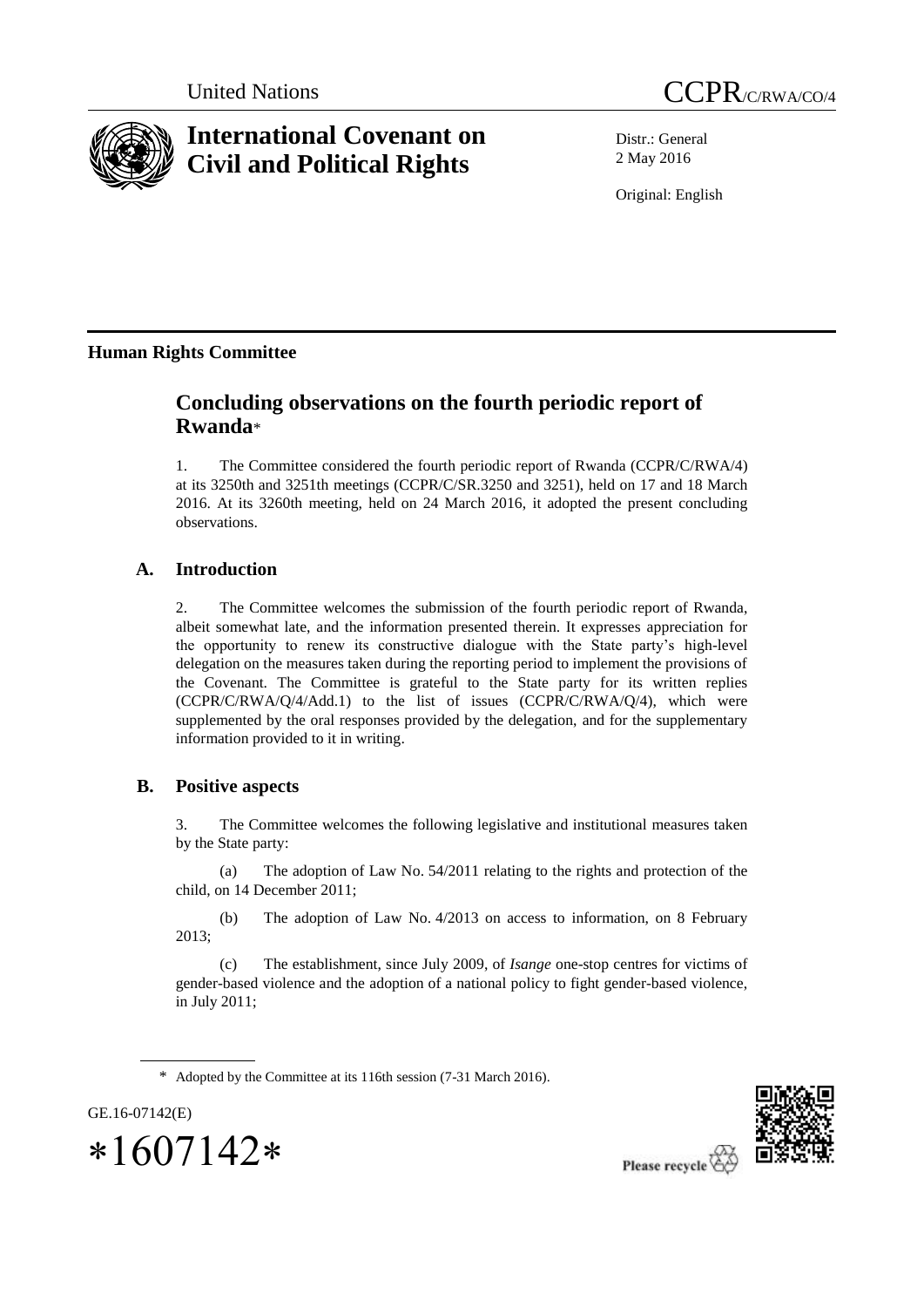(d) The adoption of the Legal Aid Policy and the Justice for Children Policy, in October 2014, and the placement of access to justice officers in all the districts of the State party.

4. The Committee welcomes the accession by the State party to the Optional Protocol to the Convention against Torture and Other Cruel, Inhuman or Degrading Treatment or Punishment, on 30 June 2015.

# **C. Principal matters of concern and recommendations**

### **Status and applicability of the Covenant**

5. The Committee notes with regret that the status of the Covenant in the domestic legal order has changed following the 2015 amendments to the State party's Constitution, which establishes the supremacy of the Constitution and organic laws over international treaty law. However, it notes the examples provided by the State party of cases in which the provisions of the Covenant have been invoked in national courts and that the State party is considering ratifying the First Optional Protocol to the Covenant (art. 2).

6. **Recalling its general comment No. 31 (2004) on the nature of the general legal obligation imposed on States parties to the Covenant, the Committee reminds the State party of its obligation to ensure that domestic law, in particular organic laws, is consistent with the provisions of the Covenant. The State party should also make vigorous efforts to raise awareness about the Covenant and its direct applicability in domestic law among judges, lawyers and prosecutors. The Committee also recommends that the State party ratify the First Optional Protocol to the Covenant, which establishes an individual complaint mechanism.**

### **Withdrawal of the declaration accepting the competence of the African Court on Human and Peoples' Rights to receive cases**

7. The Committee notes with concern the State party's withdrawal for review of the declaration recognizing the competence of the African Court on Human and Peoples' Rights to receive cases from individuals and from non-governmental organizations (NGOs) that have observer status.

8. **The Committee invites the State party to consider making the declaration recognizing the competence of the African Court on Human and Peoples' Rights to receive cases from individuals and NGOs once again, with a view to providing supplementary protection for the rights enshrined in the Covenant at the regional level.**

#### **National human rights institution**

9. While noting that the new Law No. 19/2013 on the National Commission for Human Rights reaffirms the independence and financial autonomy of the Commission, the Committee remains concerned that members are selected by a committee appointed by the President, which could compromise their independence. The Committee is also concerned about information that the Commission is not perceived as an independent body (art. 2).

10. **The State party should ensure that the process to select and appoint the members of the National Commission for Human Rights enjoys full transparency and independence, in line with the principles relating to the status of national institutions for the promotion and protection of human rights (the Paris Principles). The Commission should also fully comply with its mandate and enhance its role in the protection of human rights.**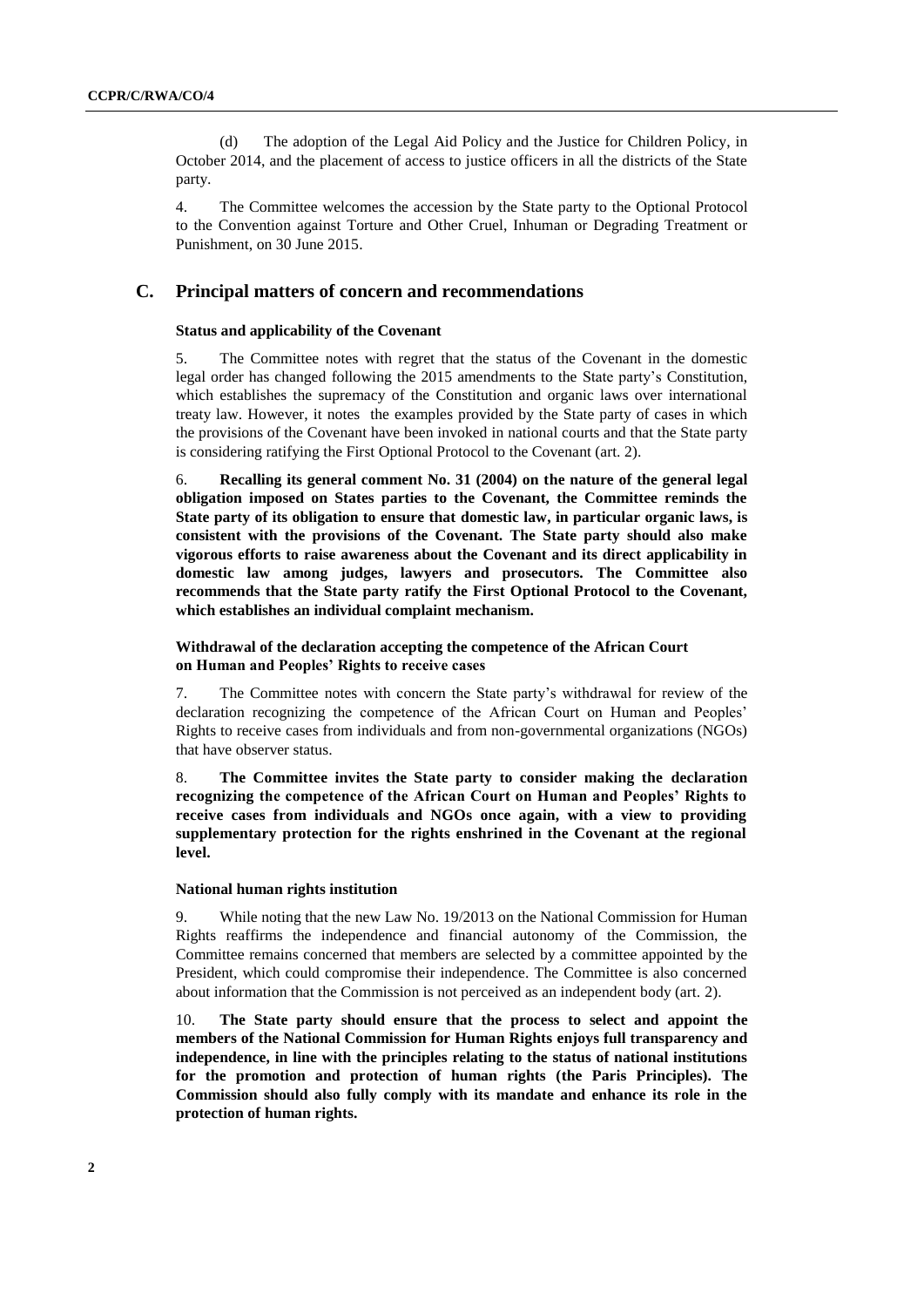#### **Non-discrimination and equality between men and women**

11. The Committee welcomes the fact that the new Family Code, which will remove the remaining legal provisions that discriminate against women, will soon be transmitted by Parliament for promulgation. However, it is concerned about information received that women's legal rights to land and inheritance are undermined by the continuation of discriminatory traditional practices in rural areas and about reports on the high proportion of unregistered marriages (art. 3).

#### 12. **The State party should:**

(a) **Expedite the review of its domestic legislation and repeal or amend provisions that are inconsistent with the Covenant;**

Step up its efforts to combat stereotypes on the role of women in the **family and in society, including by increasing awareness-raising measures in rural areas;**

(c) **Take appropriate measures to ensure that marriages are registered.**

13. While welcoming the high representation of women in decision-making positions in the public sector, the Committee is concerned about the lack of information on the representation of women in the private sector (art. 3).

14. **The State party should take the necessary measures to encourage the participation of women in decision-making positions in the private sector. It should also redouble its efforts to close the wage gap between men and women and combat vertical and horizontal segregation in employment.**

#### **Violence against women and children**

15. While welcoming the various efforts made to combat gender-based violence, the Committee notes with concern that Law No. 59/2008 on prevention and punishment of gender-based violence criminalizes victims' refusal to testify with regard to the violence they suffered and that national legislation applies more lenient penalties to conjugal rape than to general rape. It is also concerned about the lack of statistical data that could be used to assess the prevalence of sexual and physical violence against women and children (arts. 3 and 6-7).

16. **The State party should:**

(a) **Make the necessary legislative amendments in order to apply the same penalties to all types of rape and repeal the provision that criminalizes the victim's refusal to testify;**

(b) **Ensure that cases of domestic and sexual violence are thoroughly investigated, that the perpetrators are prosecuted and, if convicted, punished with appropriate sanctions, and that victims are adequately compensated;**

(c) **Guarantee the issuance of protection orders in order to ensure the safety of victims;**

(d) **Step up its efforts to guarantee the availability of a sufficient number of**  *Isange* **one-stop centres and support services in all parts of the country.**

### **Termination of pregnancy**

17. The Committee notes that the 2012 amendment to the Penal Code expanded the exceptions for legal abortion. Nevertheless, the Committee remains concerned at the burdensome requirements for seeking permission to undergo abortion, namely, a court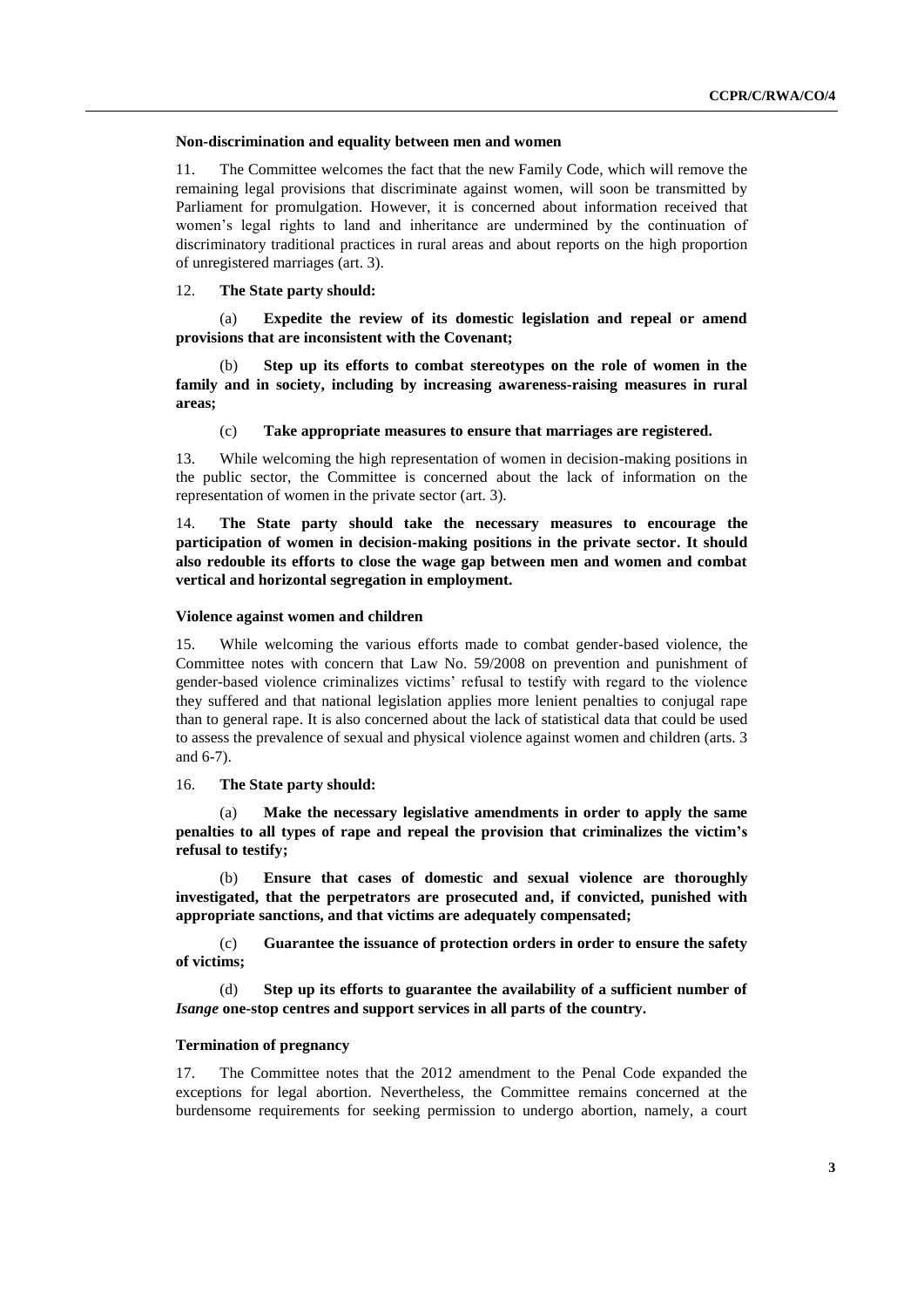order recognizing rape, forced marriage or incest and the authorization of two doctors in the case of jeopardy to the health of the pregnant woman or the fetus. The Committee is concerned that pregnant women are therefore led to seek clandestine abortion services that put their lives and health at risk. In this regard, the Committee regrets the lack of data on the number of legal abortions actually authorized. It also regrets the lack of information regarding the content of the draft bill on reproductive health, which reportedly would further limit legal abortion to cases in which the pregnancy may seriously threaten the mother's life, as certified by three doctors (arts. 3, 6, 7 and 17).

18. **The State party should:**

(a) **Ensure that women are not denied medical services necessary to protect their lives and health;**

Review its legislation to ensure that women are not prompted by legal **obstacles to resort to clandestine abortions that put their lives and health at risk and guarantee that the provisions on voluntary termination of pregnancy in the draft bill on reproductive health are in full compliance with the Covenant;**

(c) **Ensure access for women and adolescent girls to reproductive health services throughout the country, particularly in rural areas, and increase education and awareness-raising programmes on the importance of using contraceptives and on sexual and reproductive rights and choices.** 

#### **Unlawful detention and allegations of torture and ill-treatment**

19. While noting the State party's denial of unlawful detention practices, the Committee remains concerned about several reports that individuals have been held unlawfully by the military and the police in unofficial detention centres, sometimes incommunicado and, in some cases, before being transferred to official places of detention. It is also concerned at allegations that torture and ill-treatment have been practised in these places as a means of eliciting confessions. The Committee regrets the lack of information on measures taken to investigate these allegations and the absence of statistical data on investigations, prosecutions and convictions relating to cases of torture and ill-treatment. It is further concerned about the maximum period of time that a person may be in police custody before being presented to the judge, which may not be in compliance with the Covenant (arts. 7, 9 and 14).

20. **The State party should:**

(a) **Make the legislative amendments necessary to ensure that the normal maximum period of detention before a suspect is brought before a judge is 48 hours;**

(b) **Ensure that all persons deprived of their liberty are only detained in official places of detention and are provided in practice with all legal safeguards;**

(c) **Ensure that allegations of unlawful detention, torture and illtreatment are promptly investigated and that the perpetrators are brought to justice;**

(d) **Guarantee that persons who have been victims of unlawful detention, torture and ill-treatment have an effective right to remedy and redress.** 

#### **Right to life**

21. While noting the State party's statement that all cases of alleged disappearances or killings reported to the police are duly investigated, the Committee remains concerned that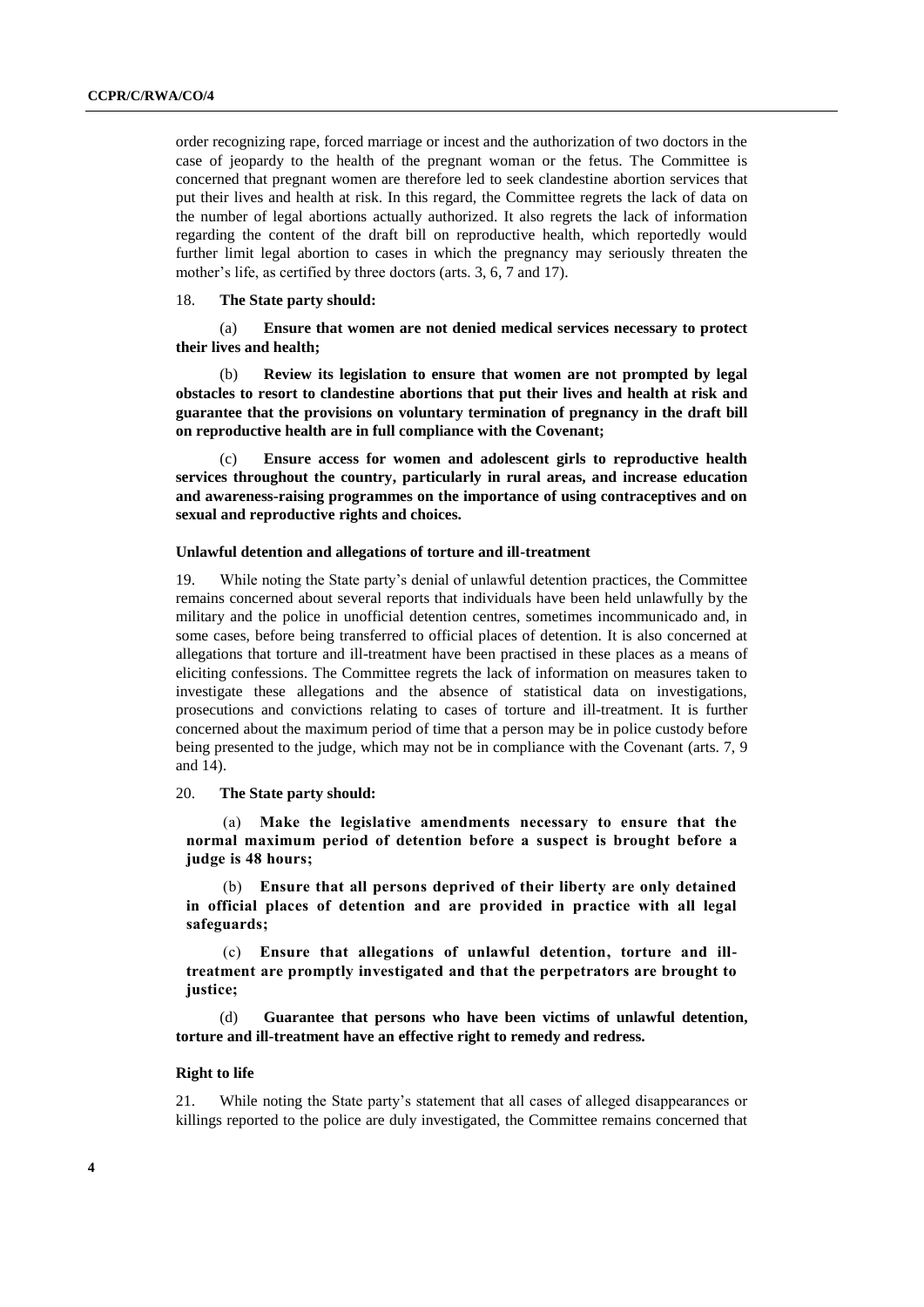the disappearance of political figures referred to in the previous concluding observations (see CCPR/C/RWA/CO/3, para. 12) are still unresolved and that other political dissidents have since disappeared or been killed in Rwanda and abroad (arts. 6 and 9).

22. **The State party should systematically undertake prompt, impartial and effective investigations into reported cases of extrajudicial executions, enforced disappearances and murders, including any possible complicity in those acts by members of the police and security forces, and identify the perpetrators with a view to bringing them to justice. The State party should also take all measures necessary to prevent cases of disappearances and executions, establish the truth of the circumstances and the fate of the victims and provide full reparation to victims' families.**

#### **Past human rights violations**

23. Recalling its previous concluding observations (see CCPR/C/RWA/CO/3, para. 13), the Committee regrets not having received information on accountability for past human rights violations reportedly committed by the Rwandan Patriotic Front in 1994. While noting that the State party opposes the findings of the 2010 United Nations report of the mapping exercise documenting the most serious violations of human rights and international law committed within the territory of the Democratic Republic of the Congo, which concluded that, in 1996, the Rwandan army carried out systematic and widespread attacks against Hutus in the Democratic Republic of the Congo, the Committee is concerned at the lack of information on measures taken to investigate those allegations (arts. 2 and 6-7).

24. **The State party should investigate all allegations of human rights violations reportedly committed within its territory or abroad by its State officials and ensure that no serious human rights violation perpetrated in the past goes unpunished and that all victims or members of their families receive full reparation.** 

#### **Cooperation with armed groups**

25. The Committee notes the State party's position (see S/2014/42, annex 109) contesting the findings of the Group of Experts on the Democratic Republic of the Congo, which established that the disbanded armed group Mouvement du 23 mars (M23), which was responsible for various human rights abuses in the Democratic Republic of the Congo in 2013 received support from the Rwanda Defence Force and from individuals who recruited men and children in the State party for M23. The Committee is concerned, however, at the lack of information on measures taken to open an official investigation into the findings of the Group of Experts and its response to the State party's position (see S/2014/42, annex 110) (arts. 2 and 6-7).

26. **The State party should undertake prompt, impartial and effective investigations into the reported cooperation with M23 by members of the Rwanda Defence Force and other persons within its jurisdiction with a view to bringing those responsible to justice or extraditing them to the Democratic Republic of the Congo. It should also ensure that children who have been recruited in the State party to be used by M23 in hostilities receive adequate assistance and reintegration.** 

#### **Criminalization and detention of persons on the grounds of vagrancy**

27. Recalling its previous concluding observations (see CCPR/C/RWA/CO/3, para. 16), the Committee remains concerned that the Penal Code still stipulates penalties for vagrancy and begging, even if they are not applied in practice. The Committee is also concerned that homeless people and beggars continue to be detained without charge and without judicial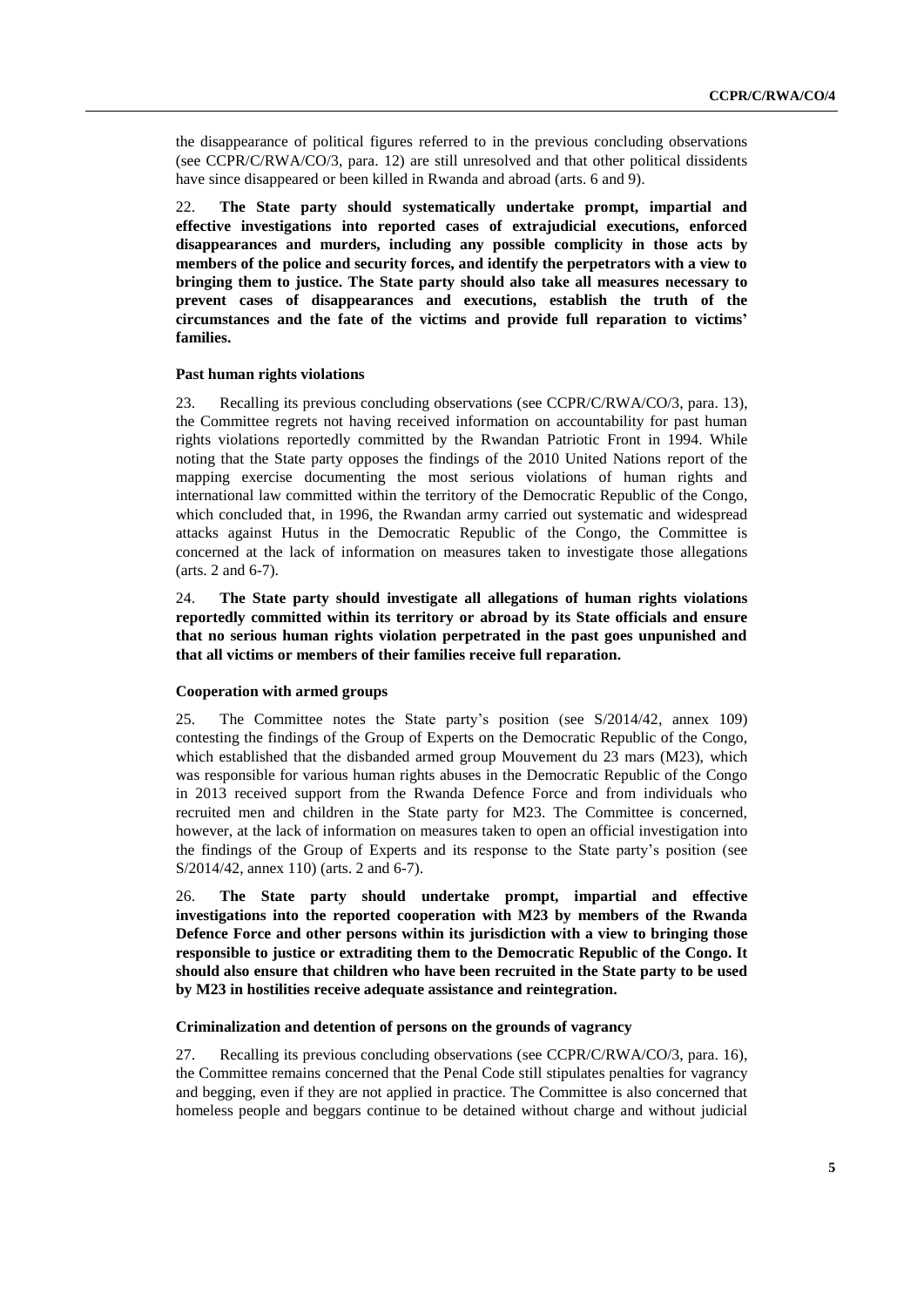oversight in Gikondo Rehabilitation Transit Centre, allegedly in extremely harsh conditions, and children in street situations are transferred to other rehabilitation centres (arts. 2, 7, 9-10, 14 and 24).

28. **The State party should take the legislative and other measures necessary to abolish the crimes of vagrancy and begging and to put an end to the involuntary detention of homeless people, beggars and other members of vulnerable groups in transit or in rehabilitation centres. The State party should take the measures necessary to provide alternatives to the institutionalization of children in street situations, including their placement in family-based settings.** 

#### **Asylum seekers and immigration detention**

29. The Committee notes that the State party has granted prima facie refugee status to over 70,000 people from Burundi and that it is committed to upholding its international obligations with regard to the protection of refugees. The Committee is concerned, however, about the final status of these refugees. It also notes with concern that, under the 2014 Refugee Law, an appeal against a rejected refugee claim is not brought before an independent authority and asylum seekers are not granted free legal aid. The Committee is also concerned that foreigners awaiting deportation are detained in prisons (arts. 7, 9-10 and 13).

30. **The State party should honour its commitment and respect the principle of non-refoulement by ensuring that refugees and asylum seekers, including from Burundi, are not deported to a country where there are substantial grounds for believing there is a real risk of irreparable harm, such as that set out in articles 6 and 7 of the Covenant. It should also consider amending the Refugee Law with a view to establishing an independent appeal mechanism and providing for free legal aid for asylum seekers, where the interests of justice so require. The State party should ensure that detention pending deportation is only applied if reasonably necessary and proportionate, after due consideration of less invasive means and for the shortest possible period of time, and that individuals detained for immigration-related reasons are held in facilities specifically designed for that purpose.**

### **Prison conditions**

31. While noting the efforts made by the State party to reduce overcrowding in prisons, the Committee reiterates its concern regarding the persistence of poor conditions in detention facilities. It is also concerned at the excessive use of pretrial detention for prolonged periods of time (art. 10).

32. **The State party should continue its efforts to address overcrowding in police and military detention facilities and prisons, including through increased resort to alternative forms of detention. It should also improve detention conditions in all premises and continue its efforts to guarantee the separation of pretrial detainees from convicted prisoners.**

#### **Independence of the judiciary, fair trial and military courts**

33. The Committee is concerned at reports about the unlawful interference of government officials in the judiciary and notes that the procedure for appointing judges of the Supreme Court and the presidents of the main courts could expose them to political pressure. While noting the closure of the *gacaca* courts in 2012, the Committee remains concerned at reports about the inability to reopen cases that were decided by *gacaca* courts and that may have involved a miscarriage of justice. The Committee also notes with concern that military courts are competent to try civilians in certain circumstances (art. 14).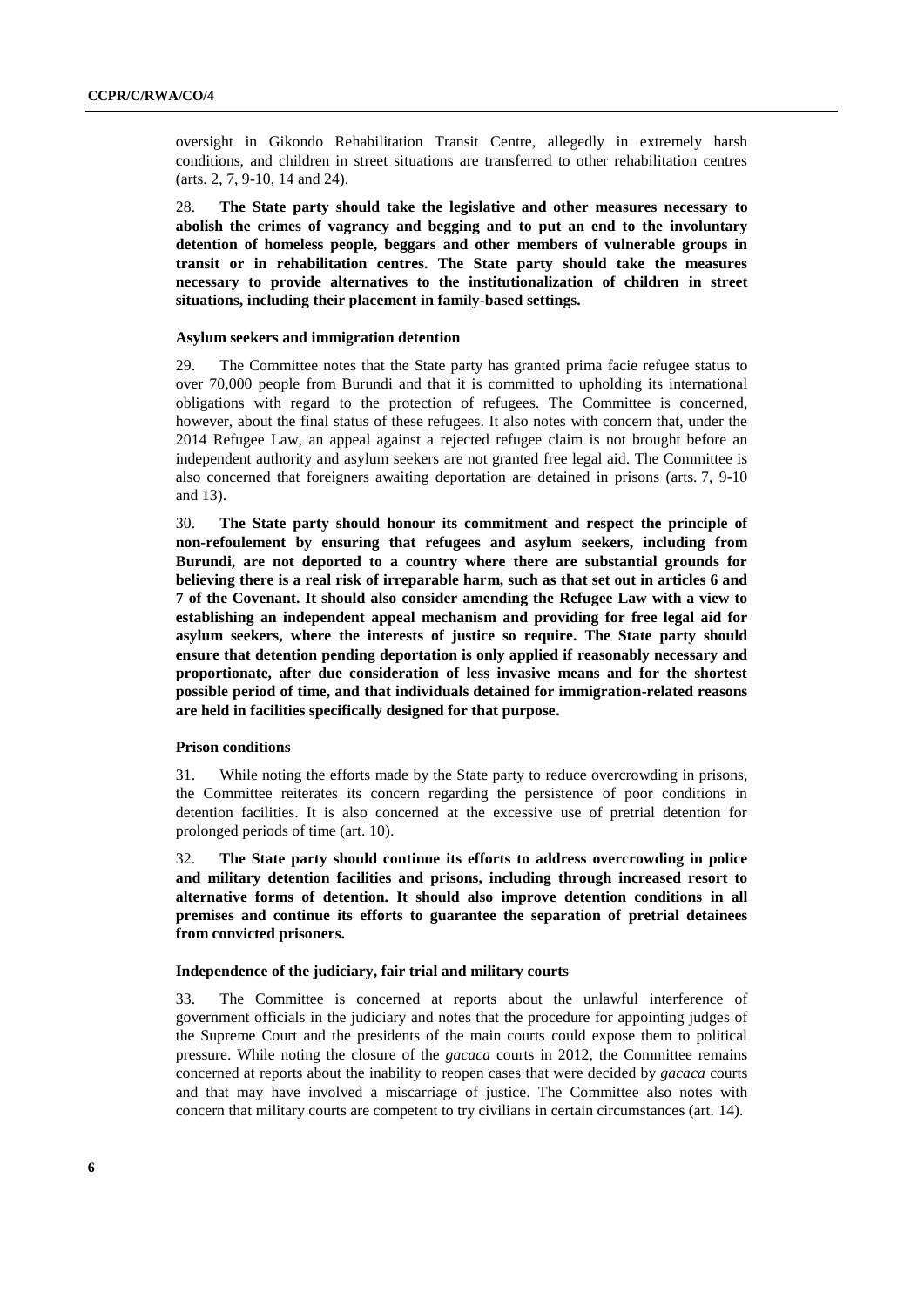34. **The State party should take the legislative and other measures necessary to ensure that:**

(a) **Judges are not subjected to any form of political influence in their decision-making and that the process of judicial administration respects at all times the principles of presumption of innocence and equality of arms;**

(b) **Judicial appointments are made according to the objective criteria of competence and independence and that the High Council of the Judiciary participates effectively in such decisions;**

(c) **Cases of miscarriage of justice in** *gacaca* **courts can be challenged through a procedure that meets the requirements of article 14 of the Covenant;**

(d) **Military courts are prevented from exercising jurisdiction over civilians.**

#### **Interception of communications**

35. The Committee is concerned that Law No. 60/2013 permits the interception of communications without prior authorization of a judge (art. 17).

36. **The State party should take legislative and other measures necessary to ensure that any interference with the right to privacy complies with the principles of legality, proportionality and necessity. It should also ensure that communications are intercepted and data are used to achieve specific and legitimate objectives and that the categories of circumstances in which such interference may be authorized and the categories of persons whose communications are likely to be intercepted are set out in detail. It should also ensure the effectiveness and independence of a monitoring system for such interception, in particular by providing for the judiciary to take part in the authorization and monitoring of the interception.**

#### **Freedom of thought, conscience and religion**

37. The Committee is concerned about the restrictions placed on the enjoyment of freedom of conscience and religion of Jehovah's Witnesses with regard to refusing to sing the national anthem, to attend religious ceremonies of another faith in schools or to take an oath holding the national flag (arts. 2, 18, 23-24 and 26-27).

# 38. **The State party should guarantee, in practice, freedom of thought, conscience and religion and refrain from actions that may limit this right beyond the narrow restrictions permitted in article 18 of the Covenant.**

#### **Freedom of expression**

39. While noting that the 2013 amended version of the law on genocide ideology introduced a more precise definition of the offence, the Committee remains concerned at the vague definition of other related crimes, such as the crime of separatism, which makes them susceptible to abuse, and the chilling effect they may have on freedom of expression. The Committee notes with concern that opposition politicians, journalists and human rights defenders have been prosecuted on the basis of such charges and have been subjected to other acts of intimidation. While noting the ongoing process to decriminalize defamation, the Committee expresses concern at the crime of insult as well (arts. 9, 14 and 19).

40. **The State party should undertake the legislative measures necessary to ensure that any restrictions on the exercise of freedom of expression comply with the strict requirements set out in the Covenant. It should also refrain from prosecuting politicians, journalists and human rights defenders as a means of discouraging them**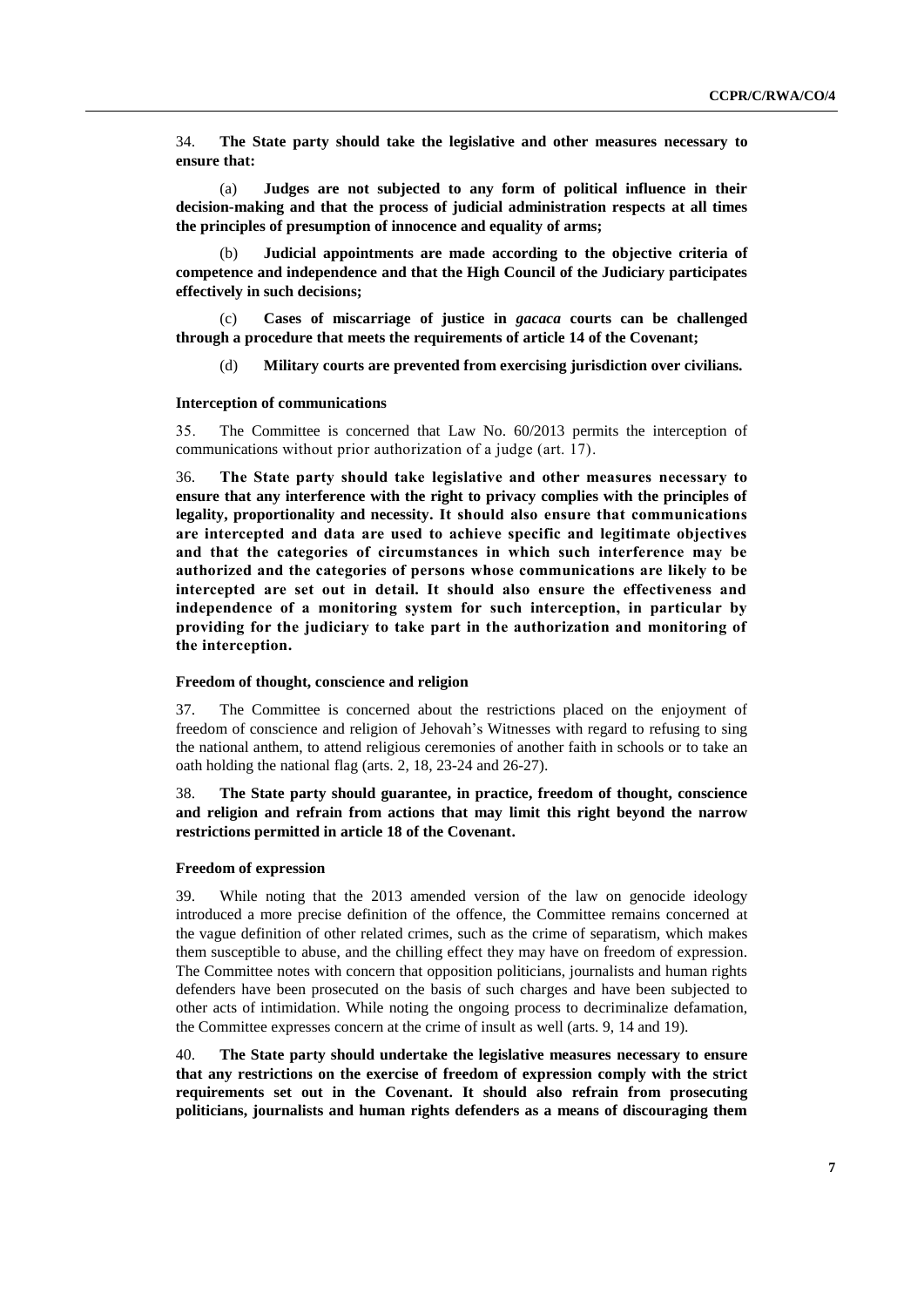**from freely expressing their opinions and take immediate action to investigate attacks against them and to provide them with effective protection. The State party should also consider decriminalizing defamation and the crime of insult and ensure that hate crimes and crimes against State security are defined in a precise and narrow manner.**

#### **Freedom of peaceful assembly and association**

41. The Committee notes with concern that assemblies in public places and demonstrations of political parties are subject to prior authorization in domestic law. It is further concerned at information received that congress meetings of political parties and spontaneous peaceful demonstrations have not been authorized or allowed for reasons that appear to be unrelated to the justifications listed in article 21 of the Covenant. The Committee is also concerned that Law No. 04/2012 and Law No. 05/2012 contain onerous obligations for the registration of national and international NGOs, respectively, and international NGOs are requested to provide evidence of funding for the entire period for which they seek registration, leading many of them to seek registration for short periods only. The Committee also notes with concern the invasive role that the Rwanda Governance Board has played in the determination of the leadership of certain NGOs (arts. 19 and 21-22).

42. **The State party should amend the legislation and take other measures necessary to ensure that all individuals and political parties fully enjoy, in practice, their rights to freedom of expression, peaceful assembly and association, including by guaranteeing that any restrictions on the exercise of such rights comply with the strict requirements set out in the Covenant. The State party should also refrain from interfering with the internal functioning of NGOs and political parties.**

#### **Child registration**

43. The Committee is concerned about the proportion of children who are not registered, particularly among immigrants, refugees and asylum seekers. It is also concerned at reports indicating that the penalties and fees for late registration could have a deterrent effect on registration (arts. 16 and 24).

44. **The State party should take the measures necessary to identify children whose birth was not registered, particularly among immigrants, asylum seekers and in refugee camps, ensure their retroactive birth registration and waive court fees for late registration. It should continue to conduct awareness-raising campaigns concerning birth registration.**

#### **2015 referendum process**

45. The Committee is concerned at the procedural defects reported during the December 2015 referendum process, which led to the Constitutional amendment protecting the President from prosecution in relation to treason and serious and deliberate violations of the Constitution if legal proceedings were not initiated while he or she was in office (arts. 2, 14 and 25).

46. **The State party should take the legislative and other measures necessary to ensure that referendums and elections are held as a result of a transparent, inclusive, informed and accountable process, in line with article 25 of the Covenant. It should also guarantee that the Head of State is fully accountable for crimes constituting violations of the Covenant. The Committee recalls its general comment No. 31 (2004) on the nature of the general legal obligation imposed on States parties to the Covenant, in which it stated that failure to bring to justice perpetrators of such**